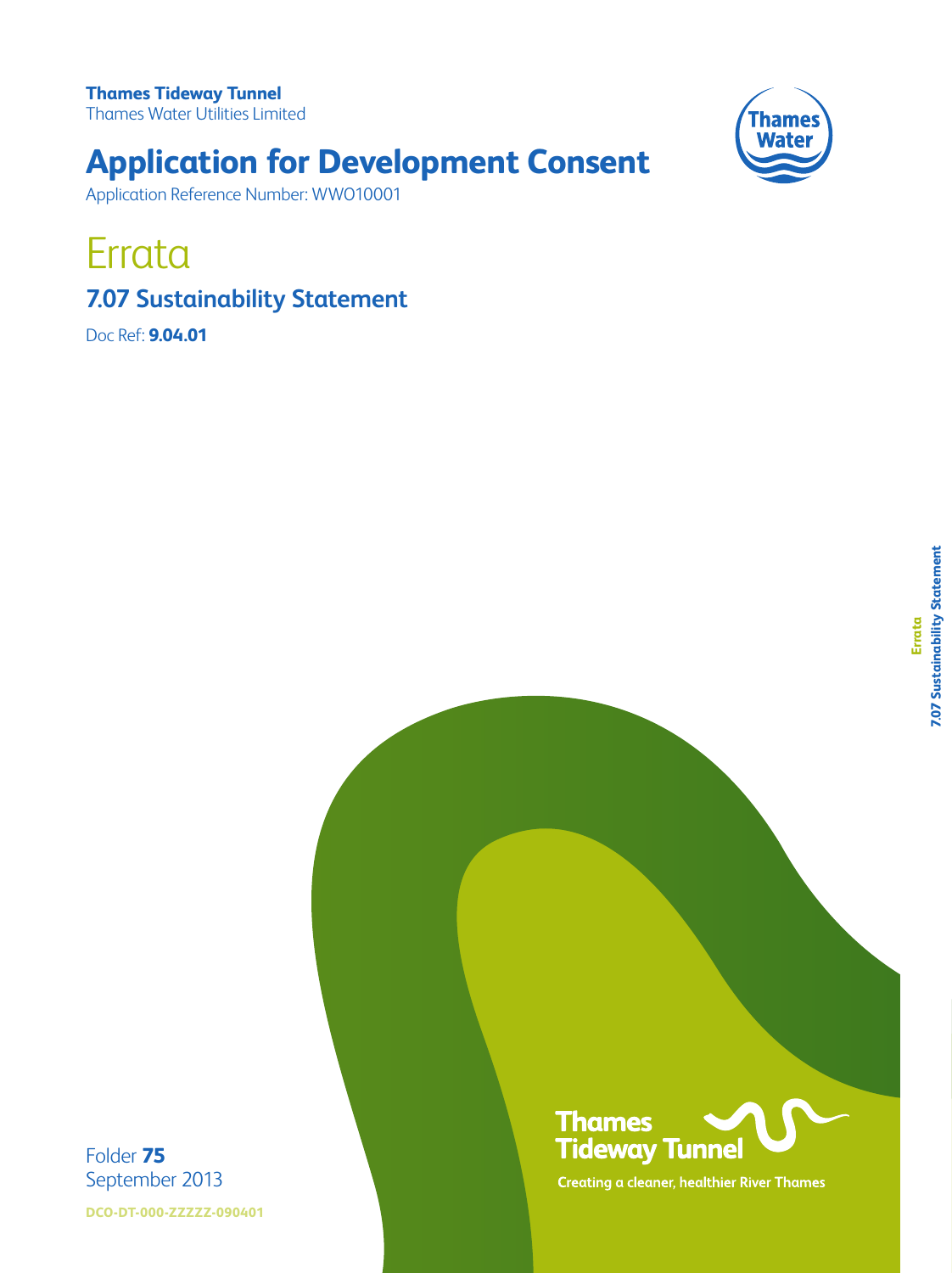## **Doc ref 7.07: Sustainability Statement**

| No. | Document no.             | Section or paragraph reference                                                                                        | Page no. | Nature of erratum and explanation                                                                                                                                                                                                                                                                                                                                                                                                                                                                                               | <b>Replacement text</b>                                                                                                                                            |
|-----|--------------------------|-----------------------------------------------------------------------------------------------------------------------|----------|---------------------------------------------------------------------------------------------------------------------------------------------------------------------------------------------------------------------------------------------------------------------------------------------------------------------------------------------------------------------------------------------------------------------------------------------------------------------------------------------------------------------------------|--------------------------------------------------------------------------------------------------------------------------------------------------------------------|
|     | DCO-DT-000-ZZZZZZ-070700 | 7.07 Appendix B9 Cremorne Wharf Depot,<br><b>Biodiversity</b>                                                         | 230      | Currently reads: 'Piling associated with campshed<br>installation would cause some temporary disturbance<br>(noise and vibration) to fish.'                                                                                                                                                                                                                                                                                                                                                                                     | Replace 'installatio                                                                                                                                               |
| 2   | DCO-DT-000-ZZZZZZ-070700 | 7.07 Appendix B9 Cremorne Wharf Depot,<br>Environmental protection and enhancement:<br><b>Historic Environment</b>    | 235      | Currently reads: An electrical and control equipment<br>unit would be housed within the pumping station during<br>construction.                                                                                                                                                                                                                                                                                                                                                                                                 | Replace paragraph<br>would be located w<br>building with a loca<br>building.'                                                                                      |
| 3   | DCO-DT-000-ZZZZZZ-070700 | 7.07 Appendix B.10 Chelsea Embankment<br>Foreshore, Change adaption and flood risk                                    | 240      | Currently reads: 'The site is located within the Central<br>Activity Zone and within an area deficient of open<br>space. However, the increase in permanent hard<br>standing would be minor and the site is located<br>adjacent to the tidal Thames, which helps alleviate the<br>effects of urban heat. Therefore, the proposals would<br>maximise adaptability and resilience to future changes<br>in temperature and would support the objective.' The<br>site is not in the CAZ nor assessed as deficient in open<br>space. | Replace paragraph<br>standing would be<br>the tidal Thames, v<br>heat. Therefore, th<br>and resilience to fu<br>support the objecti                                |
|     | DCO-DT-000-ZZZZZZ-070700 | 7.07 Appendix B.10 Chelsea Embankment<br>Foreshore, Environmental protection and<br>enhancement: Historic Environment | 243      | Currently reads: 'Parts of the Ranelagh Gardens brick<br>boundary wall and railing would temporarily be<br>removed during construction. A Standing Structure<br>recording and photographic survey to English Heritage<br>Level 1 would form preservation by record.'                                                                                                                                                                                                                                                            | Replace paragraph<br>brick boundary wal<br>removed during co<br>permanently repla<br>company access<br><b>Standing Structure</b><br>English Heritage L<br>record.' |
| 5   | DCO-DT-000-ZZZZZ-070700  | 7.07 Appendix B.10 Chelsea Embankment<br>Foreshore, Land use                                                          | 244      | The need of an undeveloped site is avoided through<br>use of this brownfield site making efficient and<br>sustainable use of land and therefore supporting the<br>objective. In summary, the proposals would support<br>the objective by making efficient and sustainable use<br>of brownfield land'. This is incorrect and should be<br>similar to that used for Victoria Embankment<br>Foreshore.                                                                                                                             | Replace paragraph<br>previously develop<br>the foreshore. Thro<br>been possible to m<br>Consequently the                                                           |

stallation' with 'restoration'.

ragraph with: 'Electrical and control equipment cated within the existing pumping station h a local control pillar located outside the

ragraph with: 'The increase in permanent hard buld be minor and the site is located adjacent to ames, which helps alleviate the effects of urban fore, the proposals would maximise adaptability ice to future changes in temperature and would objective.'

ragraph with: Parts of the Ranelagh Gardens lary wall and railing would temporarily be uring construction, with a section being **paraty replaced with a new access gate for utility company access which will match the existing**. A tructure recording and photographic survey to itage Level 1 would form preservation by

ragraph with: The site is partly located on developed land but would **primarily** extend into re. Through the site selection and design it has ble to make efficient use of the site. tly the proposals would support the objective.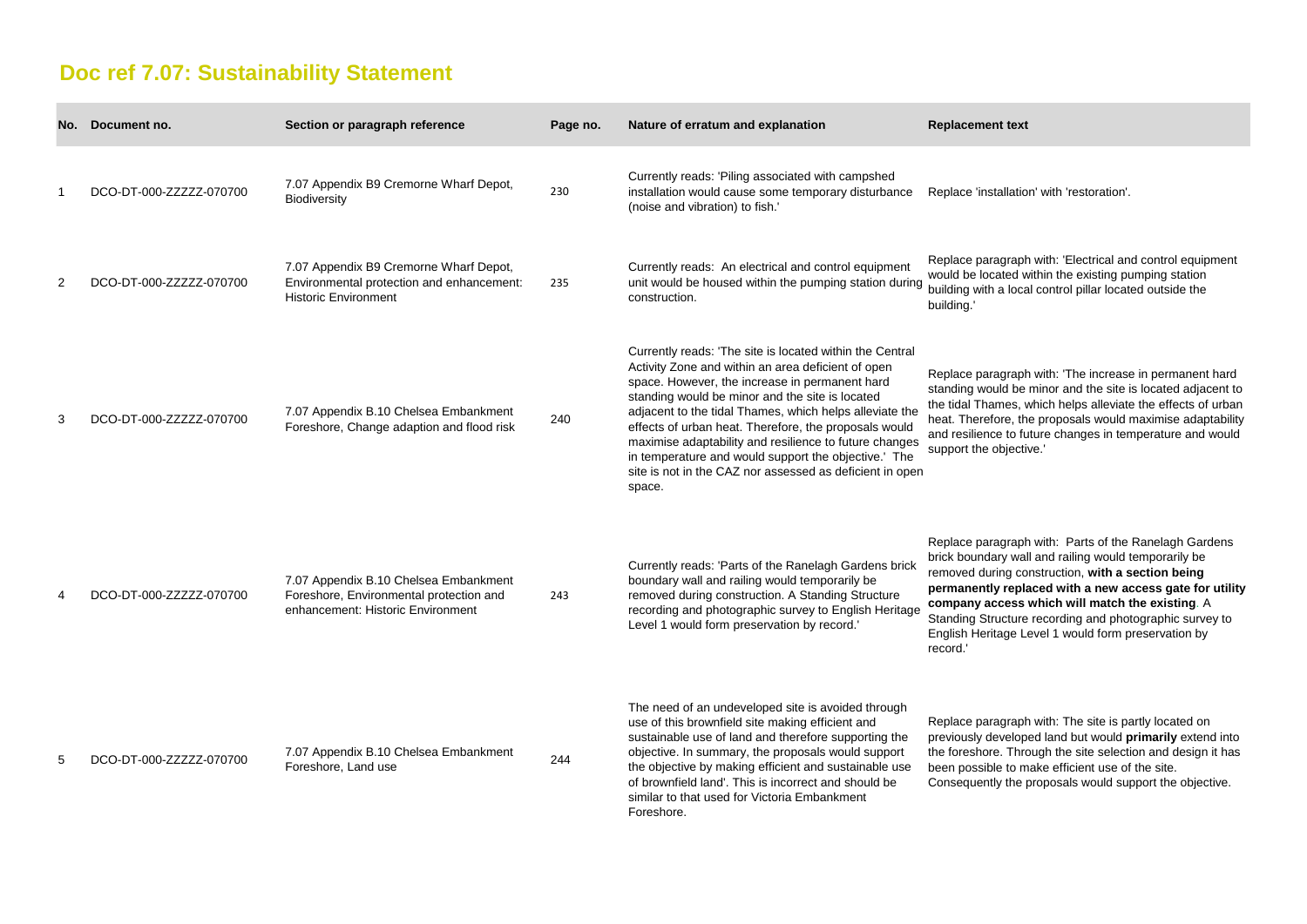Replace paragraph with: 'The foreshore site lies within the gnated Thames Conservation and the Ranelagh te is within the Royal Hospital Conservation

> aragraph with: The proposed development would **Regent Street CSO and serve as a short** tunnel drive site.

aragraph with: 'The Tattershall Castle vessel to be relocated during construction and then a positional approximately 40 metres from the poring. However, compensation measures would ccessful relocation. The proposals would support e assuming that the business would ly relocate.'

aragraph with: ' The site is partly located on developed land but would **primarily** extend into ore. Through the site selection and design it has ble to make efficient use of the site. ntly the proposals would support the objective.'

| 6 | DCO-DT-000-ZZZZZZ-070700 | 7.07 Appendix B.10 Chelsea Embankment<br>Foreshore, Environmental protection and<br>enhancement: Historic Environment | 243 | Currently reads: The site lies within the locally<br>designate Thames Conservation Area and is adjacent<br>to the Royal Hospital Conservation Area.                                                                                                                                  | Replace pa<br>locally desig<br>Gardens sit<br>Area.'                                  |
|---|--------------------------|-----------------------------------------------------------------------------------------------------------------------|-----|--------------------------------------------------------------------------------------------------------------------------------------------------------------------------------------------------------------------------------------------------------------------------------------|---------------------------------------------------------------------------------------|
| 7 | DCO-DT-000-ZZZZZZ-070700 | 7.07 Appendix B.14 Victoria Embankment<br>Foreshore, Description of proposals                                         | 275 | Currently reads: The proposed development would<br>intercept the Regent Street CSO and serve as a short<br>connection tunnel drive site.                                                                                                                                             | Replace pa<br>control the<br>connection                                               |
| 8 | DCO-DT-000-ZZZZZZ-070700 | 7.07 Appendix B.14 Victoria Embankment<br>Foreshore, Economy                                                          | 280 | Currently reads: 'Several businesses would have to be<br>displaced during construction. However, compensation returned to<br>measures would support successful relocation. The<br>proposals would support the objective assuming that<br>the business would successfully relocate.'  | Replace pa<br>woud have<br>existing mo<br>support suc<br>the objectiv<br>successfully |
| 9 | DCO-DT-000-ZZZZZZ-070700 | 7.07 Appendix B.14 Victoria Embankment<br>Foreshore, Land use                                                         | 282 | Currently reads: 'The site is partly located on<br>previously developed land but would extend into the<br>foreshore. Through the site selection and design it has<br>been possible to make efficient use of the site.<br>Consequently the proposals would support the<br>objective.' | Replace pa<br>previously o<br>the foresho<br>been possil<br>Consequen                 |